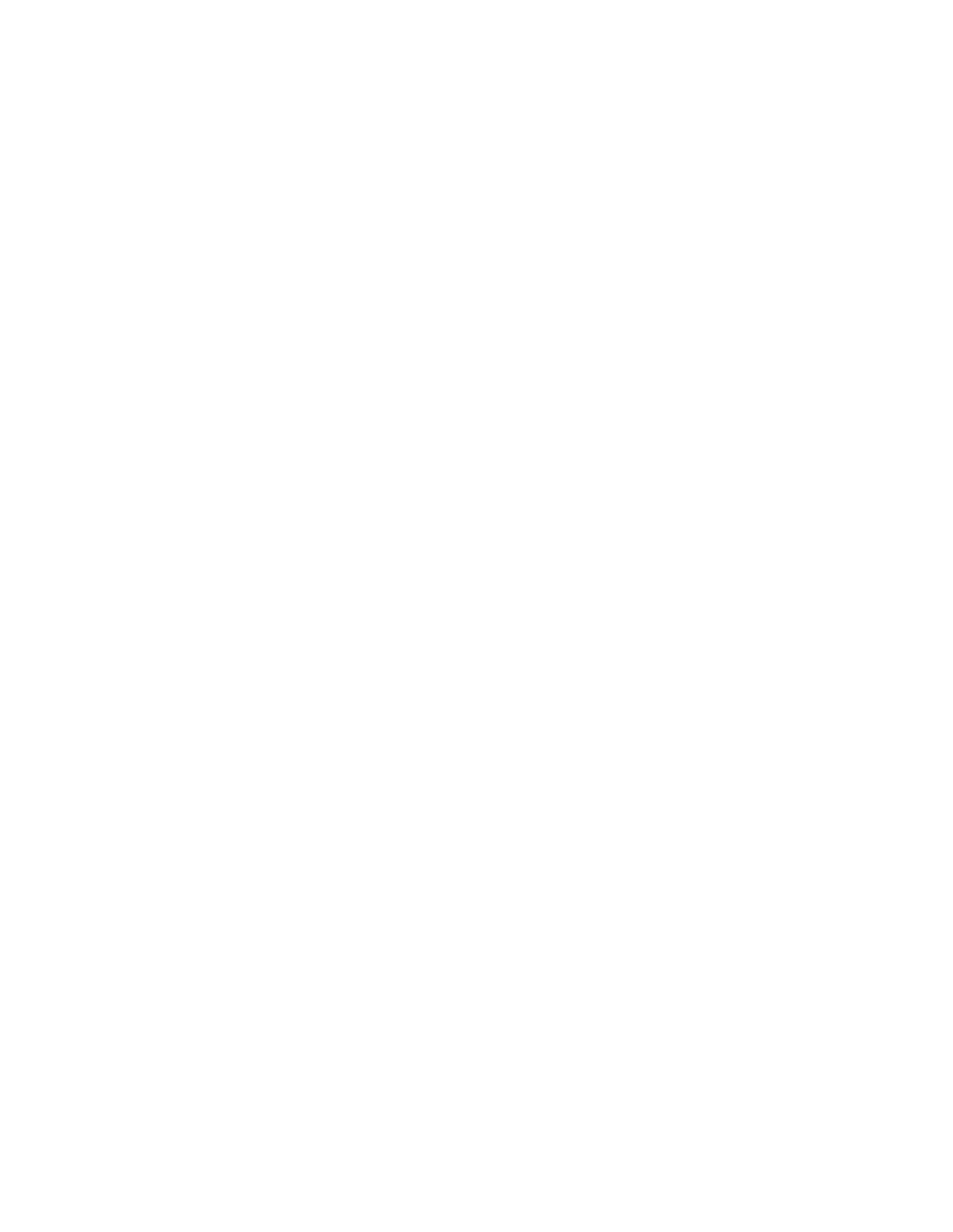Many people have questions about resuming sexual activity after joint replacement surgery. This booklet will show examples of sexual positions that you may find comfortable while still protecting your new joint.

In general, most people are able to return to sexual activity after their surgery. However, this depends on:

- $\triangleright$  Your surgeon's recommendations
- $\triangleright$  How comfortable you feel, physically and mentally
- $\triangleright$  Your ability to remember to follow your movement and activity restrictions to protect your new joint.

You should always:

- $\triangleright$  Communicate with your partner. Let them know what is most comfortable or if you have pain.
- $\triangleright$  Make sure you are in a comfortable position. You may find pillows helpful to assist with positioning.
- $\triangleright$  Avoid sudden movements, use caution

Remember:

- $\triangleright$  There are other ways to enjoy sex other than intercourse such as holding hands, touching, hugging and kissing.
- $\triangleright$  Healing takes time!

After hip joint replacement surgery, you must remember:

- $\triangleright$  Do not bend your hip  $> 90^\circ$
- $\triangleright$  Do not cross your legs
- $\triangleright$  Do not twist your leg too far in or out

After knee joint replacement surgery you should only kneel if it is comfortable to do so but avoiding prolonged or repetitive kneeling.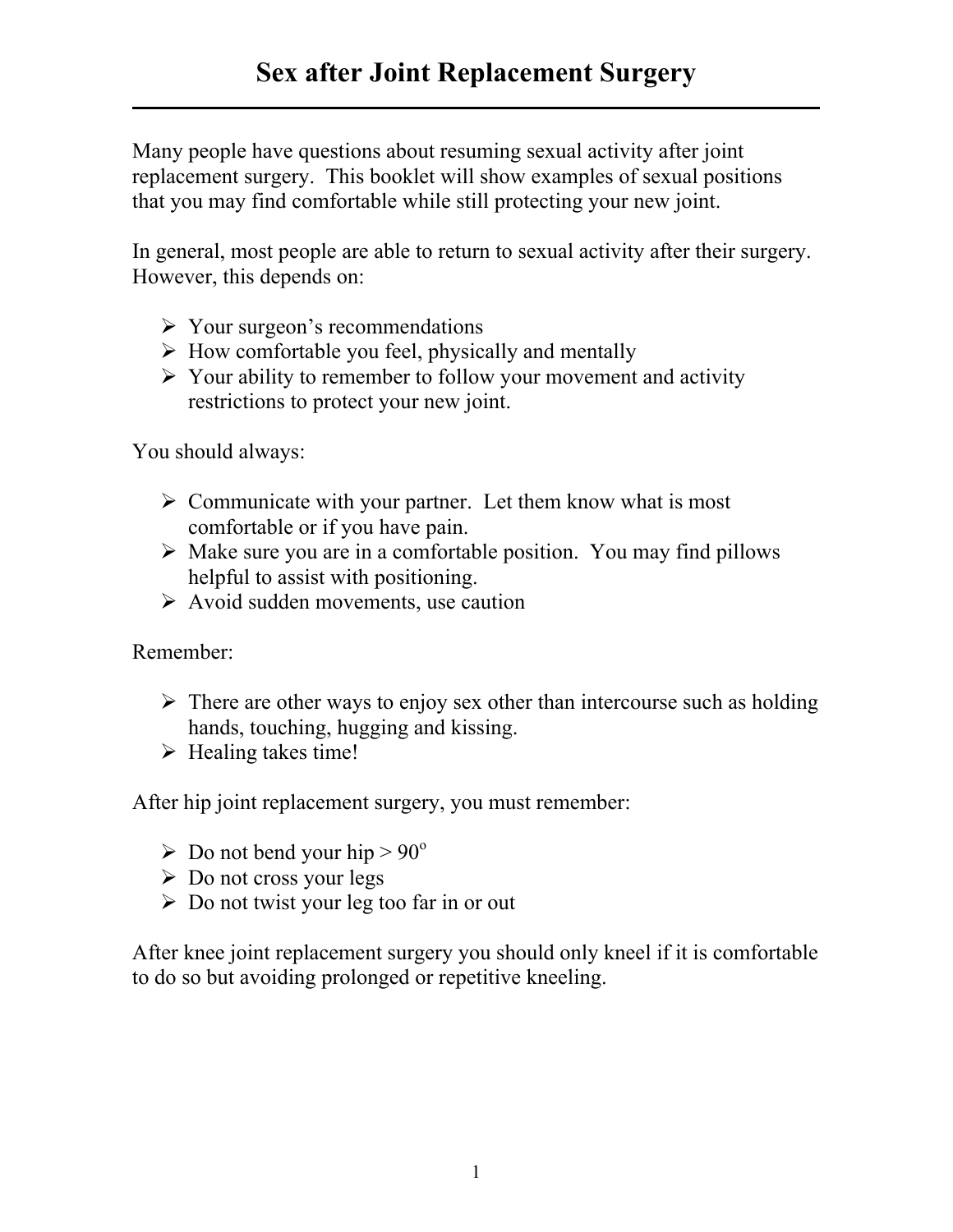The following pictures show recommended positions following joint replacement surgery. These positions are safe because they incorporate your activity and movement restrictions as advised by your surgeon or therapist. These positions should be followed for 3 months following your surgery. It is up to you to choose what works best for you.

## **Male with Joint Replacement**

1. Standing without bending your hip  $> 90^\circ$ .



2. You and your partner lying on your stomach with your partner supported by a pillow.

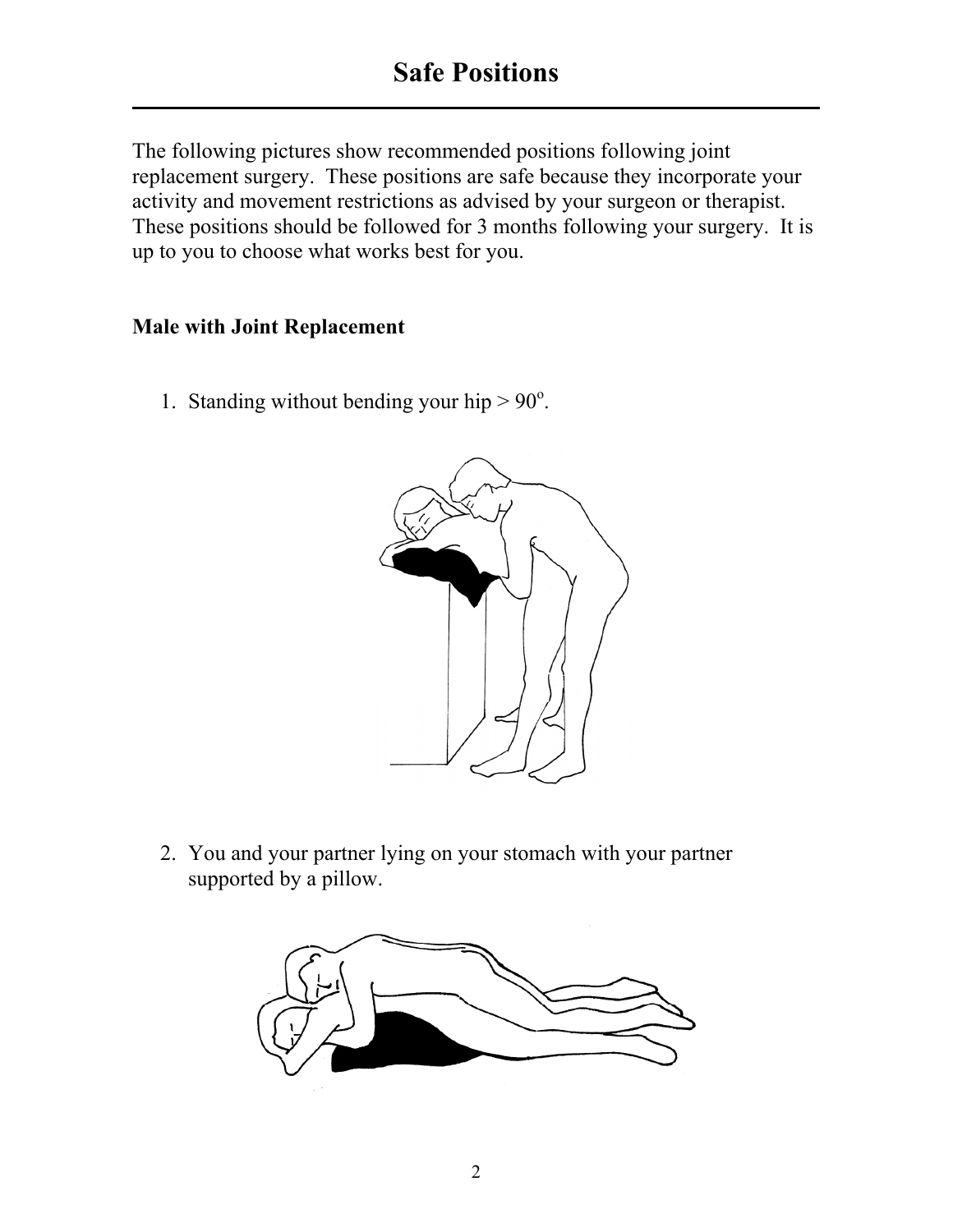3. Lying on your back with pillows supporting your head and legs.



4. Your partner lying on her back supported by pillows under her head and legs.



5. Your partner lying on her back on an elevated surface. Position may not be suitable after total knee joint replacement.

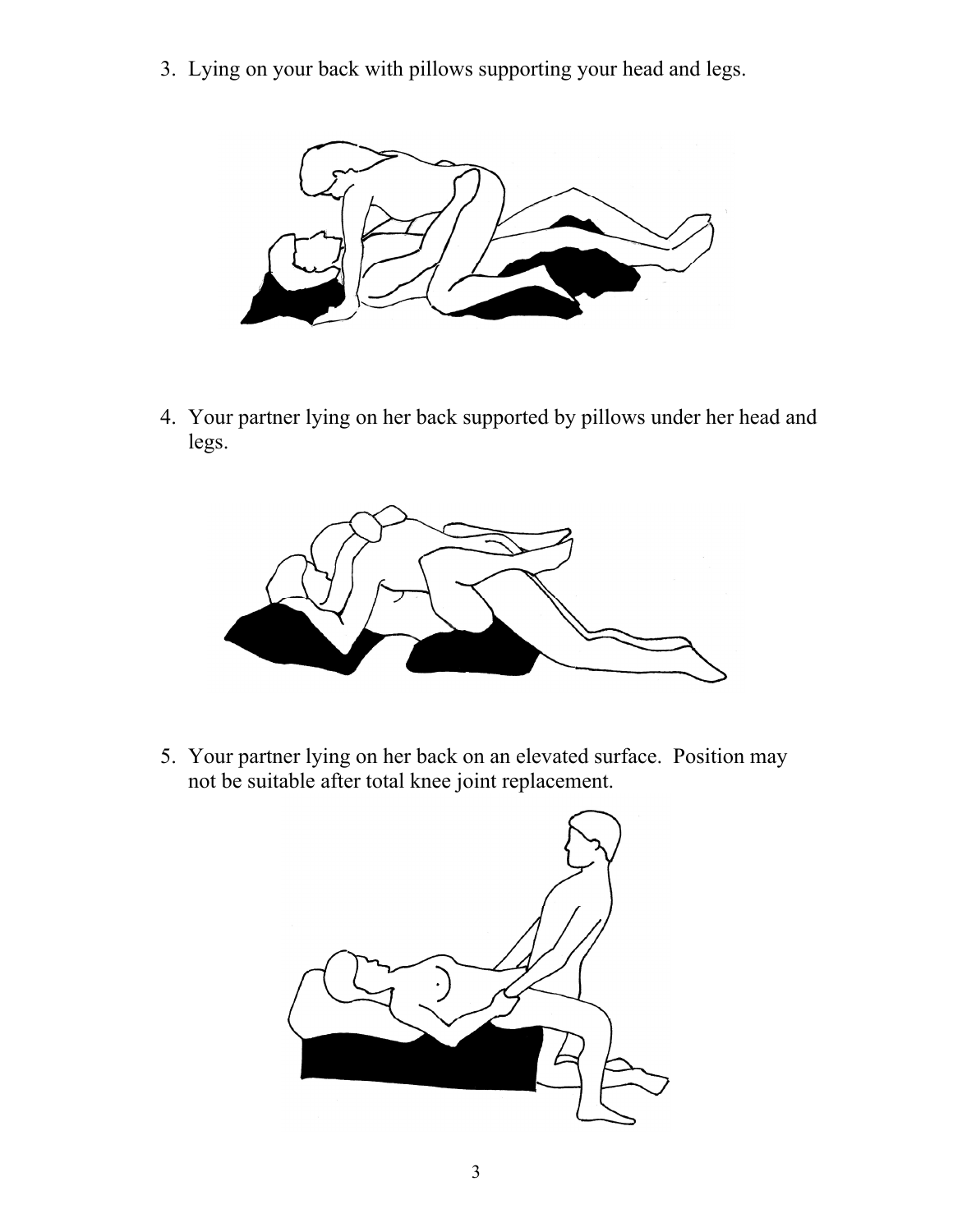## **Female with Joint Replacement**

1. Standing without bending your hip  $> 90^\circ$ .



2. Lying on your stomach with a pillow supporting you.



3. Lying on your back with pillows underneath your head and hips. Do not bed your hip  $> 90^\circ$ .

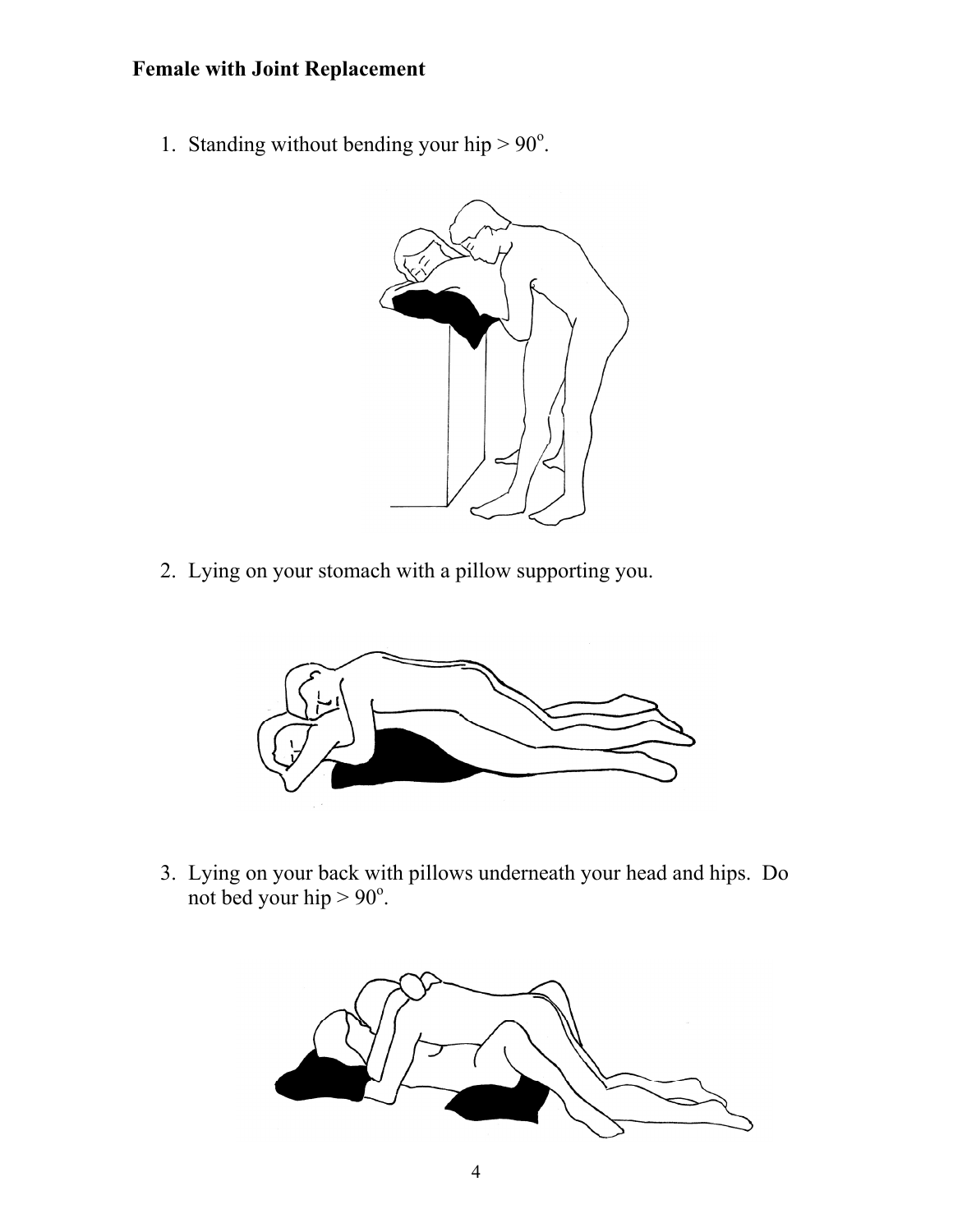4. Lying on your back on a supported surface with your hip out straight and your feet flat on the floor.



If you have questions about returning to sexual activity after joint replacement surgery, please contact your orthopaedic surgeon or occupational therapist.